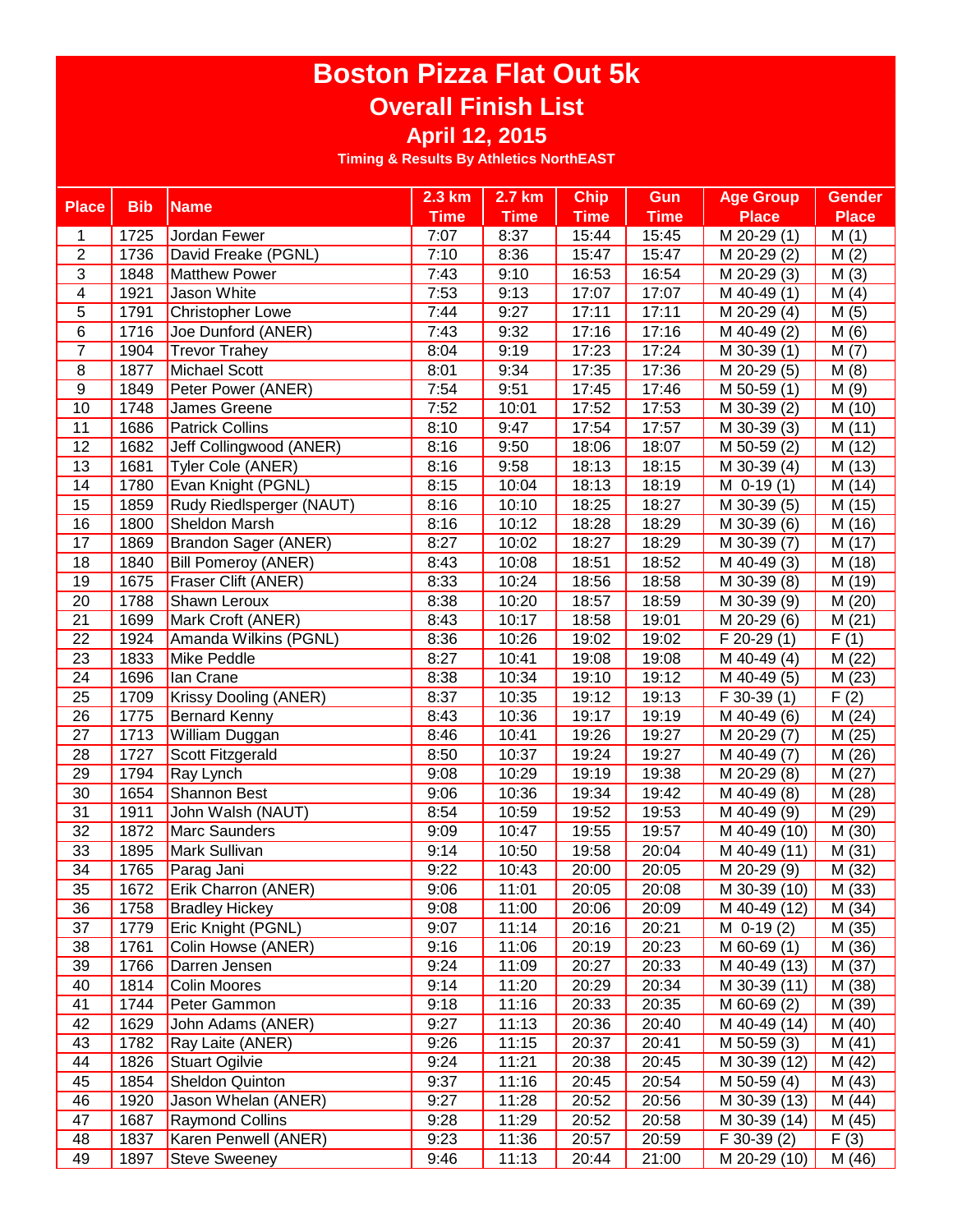|                 |            |                              | $2.3 \text{ km}$ | 2.7 km      | <b>Chip</b>        | Gun                | <b>Age Group</b>         | <b>Gender</b> |
|-----------------|------------|------------------------------|------------------|-------------|--------------------|--------------------|--------------------------|---------------|
| <b>Place</b>    | <b>Bib</b> | <b>Name</b>                  | <b>Time</b>      | <b>Time</b> | <b>Time</b>        | <b>Time</b>        | <b>Place</b>             | <b>Place</b>  |
| 50              | 1762       | Glen Hunt (ANER)             | 9:15             | 11:48       | 21:01              | 21:04              | M 40-49 (15)             | M(47)         |
| 51              | 1784       | Laura Lawes                  | 9:23             | 11:40       | 21:02              | 21:04              | $F$ 20-29 $(2)$          | F(4)          |
| 52              | 1796       | Jeff MacDonald               | 9:32             | 11:35       | 21:03              | 21:07              | M 30-39 (15)             | M (48)        |
| 53              | 1760       | Keith Hogan (ANER)           | 9:39             | 11:30       | 21:06              | 21:10              | M 50-59 (5)              | M (49)        |
| 54              | 1701       | Deon Cuza (ANER)             | 9:33             | 11:40       | 21:05              | 21:13              | M 30-39 (16)             | M (50)        |
| 55              | 1898       | Joanne Taylor (ANER)         | 9:28             | 11:51       | 21:17              | 21:19              | $F$ 40-49 $(1)$          | F(5)          |
| 56              | 1631       | Marc Alivio (PRCA)           | 9:23             | 11:58       | 21:17              | 21:22              | M 30-39 (17)             | M(51)         |
| 57              | 1884       | Megan Smith                  | 9:33             | 11:52       | 21:22              | 21:26              | F 20-29 (3)              | F(6)          |
| 58              | 1816       | <b>Bill Moulton</b>          | 9:50             | 11:35       | $\overline{2}1:12$ | $\overline{2}1:26$ | M 40-49 (16)             | M (52)        |
| 59              | 1862       | <b>Arch Rose</b>             | 9:50             | 11:37       | 21:25              | 21:28              | M 50-59 (6)              | M(53)         |
| 60              | 1829       | Darryl Parry                 | 9:46             | 11:42       | 21:19              | 21:28              | M 50-59 (7)              | M (54)        |
| 61              | 1671       | <b>Barry Carew</b>           | 10:07            | 11:21       | 21:29              | 21:29              | M 40-49 (17)             | M(55)         |
| 62              | 1659       | <b>Chris Brenton</b>         | 10:13            | 11:22       | 21:24              | 21:35              | M 30-39 (18)             | M(56)         |
| 63              | 1656       | Dean Blackwood               | 9:45             | 11:56       | 21:36              | 21:41              | M 40-49 (18)             | M(57)         |
| 64              | 1815       | Scott Morton Ninomiya (ANER) | 9:32             | 12:12       | 21:41              | 21:44              | M 40-49 (19)             | M(58)         |
| 65              | 1863       | Andrew Rossiter (ANER)       | 9:40             | 12:13       | 21:46              | 21:54              | M 40-49 (20)             | M(59)         |
| 66              | 1689       | Marshall Conway              | 10:09            | 11:49       | 21:51              | 21:58              | M 30-39 (19)             | M(60)         |
| 67              | 1705       | Stephen Dodge                | 9:58             | 12:00       | 21:54              | 21:58              | M 50-59 (8)              | M(61)         |
| 68              | 1759       | Greg Hiscock (ANER)          | 9:51             | 12:14       | 22:02              | 22:06              | M 50-59 (9)              | M (62)        |
| 69              | 1918       | Zach Wheeler                 | 10:05            | 12:06       | 22:06              | 22:11              | M 20-29 (11)             | M (63)        |
| 70              | 1819       | Tim Murphy                   | 10:04            | 12:11       | 22:07              | 22:15              | M 30-39 (20)             | M (64)        |
| 71              | 1824       | <b>Bernard North</b>         | 10:13            | 12:03       | 22:08              | 22:17              | M 40-49 (21)             | M (65)        |
| $\overline{72}$ | 1720       | Andre Engelbrecht            | 10:13            | 12:06       | 22:05              | 22:19              | M 50-59 (10)             | M (66)        |
| 73              | 1693       | Keeley Cox (PRCA)            | 10:03            | 12:22       | 22:22              | 22:26              | $\overline{F}$ 0-19 (1)  | F(7)          |
| 74              | 1802       | Wesley McCabe                | 10:24            | 12:05       | 22:07              | 22:30              | M 30-39 (21)             | M (67)        |
| 75              | 1757       | Craig Heffernan              | 10:24            | 12:06       | 22:20              | 22:30              | M 40-49 (22)             | M (68)        |
| $\overline{76}$ | $1812$     | <b>Adam Miller</b>           | 10:24            | 12:08       | 22:25              | 22:33              | M 30-39 (22)             | M (69)        |
| 77              | 1871       | Katie Saunders               | 10:16            | 12:19       | 22:28              | 22:35              | $\overline{F}$ 30-39 (3) | F(8)          |
| 78              | 1832       | Yoan Paturel                 | 10:13            | 12:27       | 22:33              | 22:40              | M 30-39 (23)             | M (70)        |
| 79              | 1636       | <b>Emily Bailey</b>          | 10:35            | 12:08       | 22:31              | 22:44              | $F$ 0-19 (2)             | F(9)          |
| 80              | 1852       | Andrew Pyne                  | 10:26            | 12:21       | 22:37              | 22:48              | M 30-39 (24)             | M(71)         |
| 81              | 1870       | Jeffrey Saunders             | 10:40            | 12:14       | 22:38              | 22:54              | M 50-59 (11)             | M (72)        |
| 82              | 1926       | <b>Geoff Winsor</b>          | 10:01            | 12:54       | 22:49              | 22:56              | M 20-29 (12)             | M (73)        |
| 83              | 1881       | Joey Smallwood               | 10:40            | 12:17       | 22:41              | 22:58              | M 30-39 (25)             | M (74)        |
| 84              | 1742       | Rob Gamberg (ANER)           | 10:43            | 12:17       | 22:56              | 23:01              | M 60-69 (3)              | M (75)        |
| 85              | 1785       | <b>Rick Lawes</b>            | 10:23            | 12:37       | 22:52              | 23:01              | M 60-69 (4)              | M (76)        |
| 86              | 1670       | Jodi Card (ANER)             | 10:27            | 12:35       | 23:00              | 23:02              | F 30-39 (4)              | F(10)         |
| 87              | 1867       | Joe Ryan                     | 10:29            | 12:37       | 22:57              | 23:06              | $\overline{M}$ 60-69 (5) | M (77)        |
| 88              | 1717       | Jerry Dunphy                 | 10:30            | 12:37       | 22:55              | 23:07              | M 40-49 (23)             | M (78)        |
| 89              | 1887       | <b>Barry Snow</b>            | 10:40            | 12:28       | 22:53              | 23:09              | M 30-39 (26)             | M (79)        |
| 90              | 1714       | Andrea Duguid                | 10:40            | 12:35       | 22:59              | 23:15              | $F$ 40-49 $(2)$          | F(11)         |
| 91              | 1753       | Joan Hartery (ANER)          | 10:24            | 12:51       | 23:12              | 23:16              | $F$ 60-69 $(1)$          | F(12)         |
| 92              | 1880       | Alex Smallwood               | 10:40            | 12:37       | 23:01              | 23:18              | M 30-39 (27)             | M(80)         |
| 93              | 1861       | Michaela Roebothan           | 10:42            | 12:45       | 23:17              | 23:27              | $F$ 40-49 $(3)$          | F(13)         |
| 94              | 1680       | Fred Colbourne               | 10:17            | 13:11       | 23:25              | 23:29              | M 50-59 (12)             | M(81)         |
| 95              | 1710       | Nancy Douglas                | 10:49            | 12:42       | 23:24              | 23:32              | F 30-39 (5)              | F(14)         |
| 96              | 1834       | <b>Scott Penney</b>          | 10:32            | 12:59       | 23:16              | 23:32              | M 30-39 (28)             | M (82)        |
| 97              | 1650       | Nancy Beaton                 | 10:42            | 12:50       | 23:26              | 23:33              | $F$ 30-39 $(6)$          | F(15)         |
| 98              | 1657       | Greg Bonia                   | 10:36            | 13:00       | 23:28              | 23:37              | M 50-59 (13)             | M (83)        |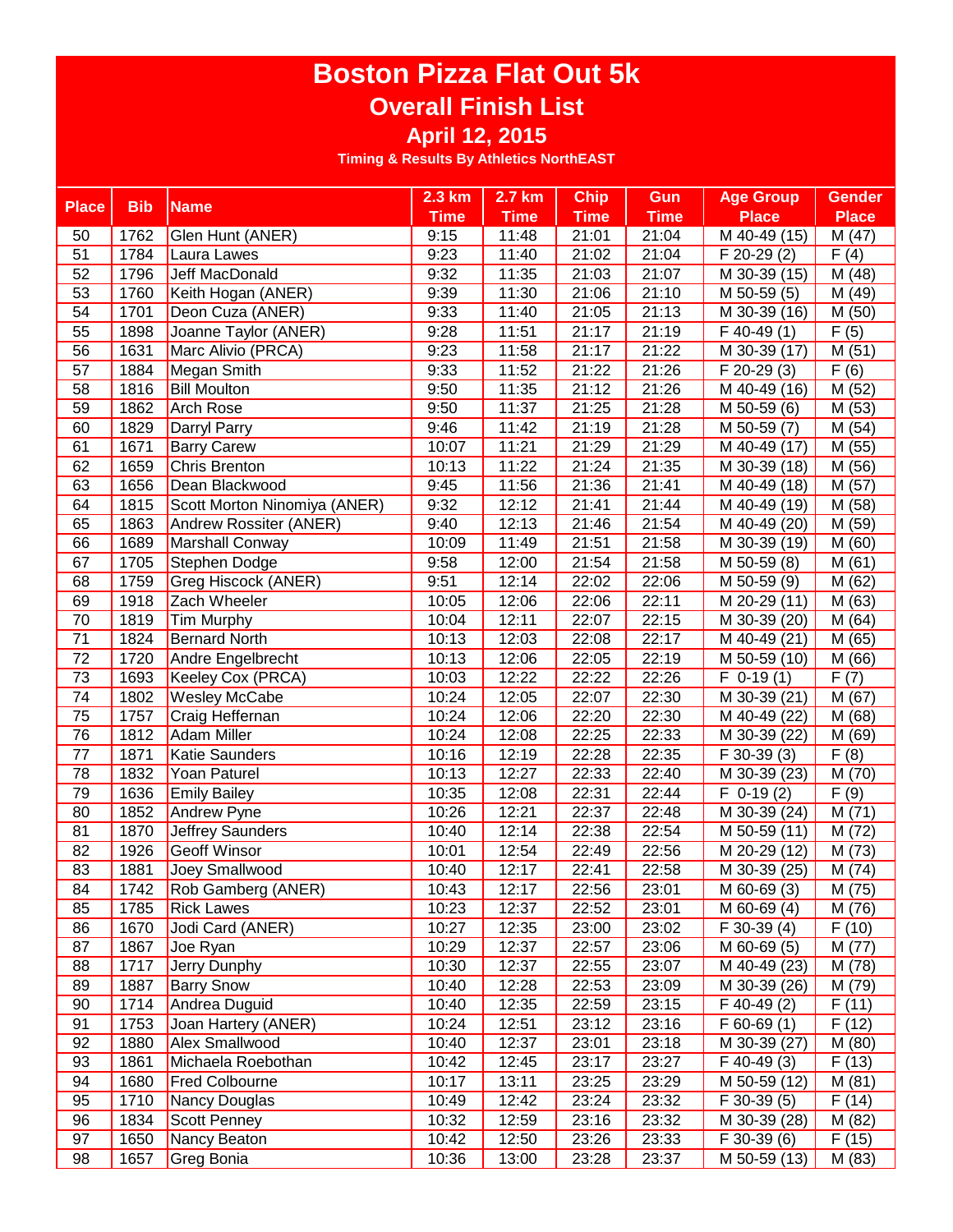|              |            |                            | 2.3 km      | 2.7 km      | <b>Chip</b> | Gun         | <b>Age Group</b>           | <b>Gender</b>        |
|--------------|------------|----------------------------|-------------|-------------|-------------|-------------|----------------------------|----------------------|
| <b>Place</b> | <b>Bib</b> | <b>Name</b>                | <b>Time</b> | <b>Time</b> | <b>Time</b> | <b>Time</b> | <b>Place</b>               | <b>Place</b>         |
| 99           | 1790       | Cynthia Littlejohn         | 10:53       | 12:45       | 23:17       | 23:39       | F 30-39 (7)                | F(16)                |
| 100          | 1778       | Michael Kirkland           | 11:08       | 12:40       | 23:26       | 23:49       | M 40-49 (24)               | M (84)               |
| 101          | 1902       | Devon Tobin                | 10:50       | 13:02       | 23:45       | 23:53       | $M$ 0-19 $(3)$             | M (85)               |
| 102          | 1878       | Regan Seymour              | 10:50       | 13:03       | 23:47       | 23:54       | $M$ 0-19 $(4)$             | M (86)               |
| 103          | 1889       | Caleb Sooley               | 10:50       | 13:03       | 23:47       | 23:54       | M 0-19 (5)                 | M (87)               |
| 104          | 1915       | Candace Watkins            | 10:37       | 13:17       | 23:54       | 23:54       | F 30-39 (8)                | F(17)                |
| 105          | 1813       | Molly Monaghan (ANER)      | 11:07       | 12:55       | 23:40       | 24:03       | $\overline{F}$ 0-19 (3)    | F(18)                |
| 106          | 1772       | Laura Keegan               | 10:47       | 13:18       | 23:51       | 24:05       | F 30-39 (9)                | F(19)                |
| 107          | 1641       | <b>Charlene Ball</b>       | 10:42       | 13:30       | 24:06       | 24:13       | F 30-39 (10)               | F(20)                |
| 108          | 1801       | Yvonne Martin (ANER)       | 10:50       | 13:24       | 24:11       | 24:14       | $F$ 50-59 $(1)$            | F(21)                |
| 109          | 1894       | Dwan Street (ANER)         | 11:08       | 13:12       | 24:08       | 24:20       | $\overline{F}$ 30-39 (11)  | $\overline{F(22)}$   |
| 110          | 1634       | Allegra Young              | 11:28       | 12:52       | 23:48       | 24:20       | $\overline{F}$ 20-29 (4)   | F(23)                |
| 111          | 1676       | Nicola Clift               | 10:56       | 13:26       | 24:13       | 24:23       | $\overline{F}$ 30-39 (12)  | F(24)                |
| 112          | 1855       | Dylan Rakai                | 11:14       | 13:10       | 24:02       | 24:25       | M 30-39 (29)               | M(88)                |
| 113          | 1695       | Joe Craig                  | 11:11       | 13:17       | 24:11       | 24:29       | $\overline{M}$ 50-59 (14)  | M(89)                |
| 114          | 1868       | Megan Ryan                 | 10:39       | 13:53       | 24:32       | 24:33       | $\overline{F}$ 0-19 (4)    | F(25)                |
| 115          | 1638       | <b>Keith Bailey</b>        | 11:08       | 13:27       | 24:17       | 24:36       | M 40-49 (25)               | M(90)                |
| 116          | 1866       | Janet Ryan                 | 10:54       | 13:44       | 24:35       | 24:38       | $F$ 40-49 (4)              | (26)<br>F            |
| 117          | 1739       | Janet Furey (ANER)         | 11:31       | 13:06       | 24:22       | 24:38       | $F$ 50-59 $(2)$            | (27)<br>F            |
| 118          | 1704       | Mark Didham (PRCA)         | 11:30       | 13:21       | 24:38       | 24:52       | M 30-39 (30)               | M (91)               |
| 119          | 1707       | <b>Richard Donnan</b>      | 11:30       | 13:22       | 24:29       | 24:52       | M 30-39 (31)               | M (92)               |
| 120          | 1665       | <b>Gary Bruce</b>          | 11:23       | 13:29       | 24:35       | 24:53       | M 60-69 (6)                | M (93)               |
| 121          | 1908       | Jimmy Wade                 | 12:08       | 12:55       | 24:45       | 25:03       | $\overline{M}$ 30-39 (32)  | M (94)               |
| 122          | 1731       | Dawson Forsey              | 11:54       | 13:11       | 24:24       | 25:05       | M 20-29 (13)               | M (95)               |
| 123          | 1822       | Robyn Ndikumana            | 11:41       | 13:25       | 24:44       | 25:06       | $\overline{F}$ 20-29 (5)   | F(28)                |
| 124          | 1860       | John Robinson              | 12:04       | 13:04       | 24:34       | 25:08       | M 60-69 (7)                | M (96)               |
| 125          | 1628       | Susan Abbott               | 11:25       | 13:47       | 25:00       | 25:12       | F 30-39 (13)               | F(29)                |
| 126          | 1726       | <b>Harold Fillier</b>      | 11:21       | 13:52       | 24:57       | 25:13       | M 60-69 (8)                | M (97)               |
| 127          | 1901       | <b>Christopher Tobin</b>   | 11:11       | 14:04       | 25:09       | 25:15       | M 30-39 (33)               | M (98)               |
| 128          | 1843       | <b>Robert Pond</b>         | 11:54       | 13:24       | 24:42       | 25:19       | M 20-29 (14)               | M (99)               |
| 129          | 1764       | Neil Hyde                  | 11:52       | 13:27       | 24:54       | 25:19       | M 30-39 (34)               | M (100)              |
| 130          | 1823       | <b>Frank Norris</b>        | 11:47       | 13:33       | 24:45       | 25:20       | M 20-29 (15)               | $\overline{M}$ (101) |
| 131          | 1831       | Cyril Parsons              | 11:26       | 13:55       | 25:10       | 25:22       | M 60-69 (9)                | M (102)              |
| 132          | 1865       | Colleen Ryan (PRCA)        | 11:42       | 13:44       | 25:15       | 25:26       | $F$ 40-49 $(5)$            | F(30)                |
| 133          | 1844       | Carol Ann Poole (PRCA)     | 11:31       | 13:58       | 25:25       | 25:29       | $F$ 50-59 (3)              | F(31)                |
| 134          | 1846       | Desmond Power (ANER)       | 11:20       | 14:10       | 25:09       | 25:31       | M 40-49 (26)               | M (103)              |
| 135          | 1912       | Scott Walsh (ANER)         | 11:30       | 14:04       | 25:20       | 25:34       | M 20-29 (16)               | M (104)              |
| 136          | 1706       | <b>Harley Dollimont</b>    | 11:00       | 14:38       | 25:32       | 25:38       | $M$ 0-19 $(6)$             | M (105)              |
| 137          | 1754       | Alexandra Hayward          | 11:45       | 13:54       | 25:04       | 25:39       | $F$ 0-19 $(5)$             | F(32)                |
| 138          | 1724       | Jennifer Fahey             | 11:50       | 13:51       | 25:26       | 25:41       | $\overline{F}$ 30-39 (14)  | F(33)                |
| 139          | 1845       | <b>Andrew Power (PRCA)</b> | 11:33       | 14:11       | 25:31       | 25:44       | M 30-39 (35)               | M (106)              |
| 140          | 1729       | Susan Flanagan (ANER)      | 11:43       | 14:02       | 25:33       | 25:45       | $F$ 40-49 $(6)$            | F(34)                |
| 141          | 1781       | Paul Lahey (ANER)          | 11:45       | 14:07       | 25:46       | 25:53       | $\overline{M}$ 60-69 (10)  | M (107)              |
| 142          | 1914       | <b>Emily Warren</b>        | 11:51       | 14:02       | 25:44       | 25:54       | F 20-29 (6)                | F(35)                |
| 143          | 1851       | Michelle Purchase          | 11:30       | 14:24       | 25:49       | 25:55       | $\overline{F}$ 40-49 $(7)$ | $\overline{F(36)}$   |
| 144          | 1799       | <b>Emily Manning</b>       | 11:53       | 14:03       | 25:43       | 25:57       | $\overline{F}$ 20-29 $(7)$ | F(37)                |
| 145          | 1639       | Simon Bailey               | 11:40       | 14:24       | 25:46       | 26:05       | $M$ 0-19 $(7)$             | M (108)              |
| 146          | 1655       | Dennis Flynn               | 11:28       | 14:41       | 25:58       | 26:09       | M 40-49 (27)               | M (109)              |
| 147          | 1856       | Marjaana Rakai             | 12:02       | 14:09       | 25:49       | 26:11       | F 30-39 (15)               | F(38)                |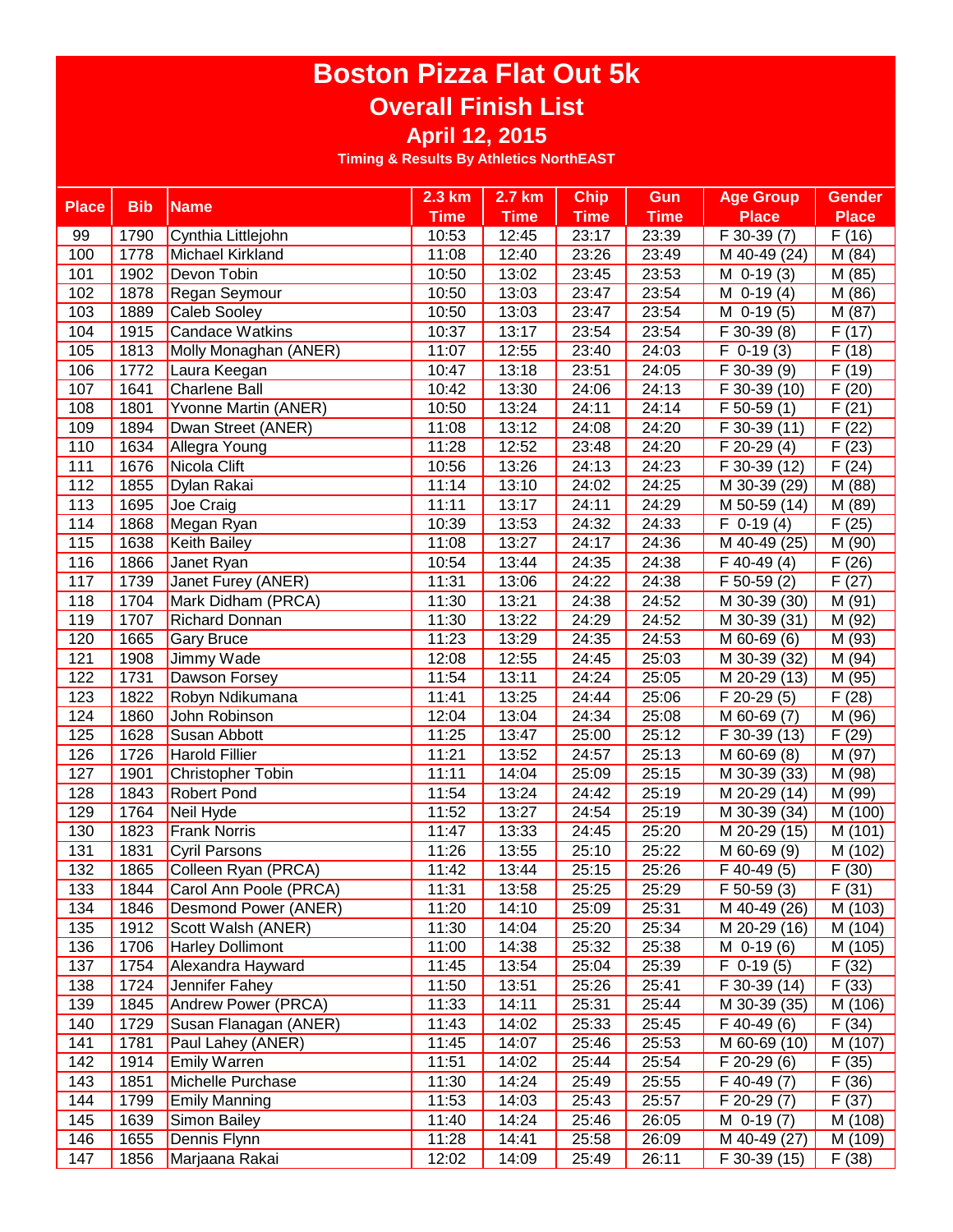|              |            |                               | $2.3 \text{ km}$    | 2.7 km      | <b>Chip</b>        | Gun         | <b>Age Group</b>          | <b>Gender</b>        |
|--------------|------------|-------------------------------|---------------------|-------------|--------------------|-------------|---------------------------|----------------------|
| <b>Place</b> | <b>Bib</b> | <b>Name</b>                   | <b>Time</b>         | <b>Time</b> | <b>Time</b>        | <b>Time</b> | <b>Place</b>              | <b>Place</b>         |
| 148          | 1916       | Krista Wells                  | 11:49               | 14:25       | 26:06              | 26:15       | F 30-39 (16)              | F(39)                |
| 149          | 1907       | Julie Vinson                  | 11:49               | 14:27       | 25:53              | 26:17       | $F$ 40-49 $(8)$           | F(40)                |
| 150          | 1777       | Colleen Kirby                 | 11:49               | 14:27       | 25:53              | 26:17       | F 40-49 (9)               | F(41)                |
| 151          | 1888       | Paul Snow (ANER)              | 12:09               | 14:13       | 26:14              | 26:23       | M 50-59 (15)              | M (110)              |
| 152          | 1750       | Connie Gullage (PRCA)         | 11:42               | 14:43       | 26:14              | 26:26       | F 40-49 (10)              | F(42)                |
| 153          | 1774       | Lindsay Kennedy               | 12:03               | 14:24       | 26:08              | 26:28       | F 30-39 (17)              | F(43)                |
| 154          | 1909       | Victoria Wade                 | $\overline{1}$ 1:51 | 14:37       | 26:20              | 26:29       | F 20-29 (8)               | F(44)                |
| 155          | 1899       | Amanda Tippett                | 12:38               | 13:57       | 26:14              | 26:35       | F 30-39 (18)              | F(45)                |
| 156          | 1776       | Angela King                   | 12:33               | 14:03       | 26:06              | 26:36       | F 30-39 (19)              | F(46)                |
| 157          | 1827       | Danny O'Leary                 | 11:45               | 14:58       | 26:33              | 26:44       | M 30-39 (36)              | M(111)               |
| 158          | 1763       | Joanne Hunt                   | 12:16               | 14:31       | 26:33              | 26:47       | F 40-49 (11)              | F(47)                |
| 159          | 1786       | Marie LeDrew (ANER)           | 12:44               | 14:10       | 26:27              | 26:54       | F 40-49 (12)              | F(48)                |
| 160          | 1666       | Heather Bungay                | 12:05               | 14:50       | 26:47              | 26:55       | F 30-39 (20)              | F(49)                |
| 161          | 1679       | Aune Colbourne                | 12:02               | 14:54       | 26:48              | 26:57       | $\overline{F}$ 50-59 (4)  | F(50)                |
| 162          | 1690       | Sandie Cook (PRCA)            | 12:26               | 14:32       | 26:47              | 26:58       | F 30-39 (21)              | F(51)                |
| 163          | 1723       | Alicia Ezekiel                | 12:11               | 15:01       | 26:55              | 27:12       | F 30-39 (22)              | F(52)                |
| 164          | 1820       | Carissa Myers                 | 13:01               | 14:19       | 26:53              | 27:20       | $\overline{F}$ 30-39 (23) | (53)<br>F            |
| 165          | 1741       | Lisa J Galway (PRCA)          | 12:54               | 14:26       | 26:50              | 27:20       | F 30-39 (24)              | (54)<br>F            |
| 166          | 1893       | Anne Stapleton                | 12:30               | 14:54       | 27:09              | 27:25       | F 30-39 (25)              | (55)<br>F            |
| 167          | 1842       | Molly Pomeroy (PGNL)          | 12:17               | 15:08       | 27:10              | 27:26       | $F$ 0-19 $(6)$            | F<br>(56)            |
| 168          | 1684       | Jeanette Collins              | 12:58               | 14:31       | $\overline{27:02}$ | 27:29       | F 30-39 (26)              | F(57)                |
| 169          | 1635       | Dave Bailey                   | 13:39               | 13:52       | 26:58              | 27:31       | M 50-59 (16)              | M (112)              |
| 170          | 1876       | Kenneth Scott                 | 12:37               | 14:53       | 27:17              | 27:31       | M 50-59 (17)              | M (113)              |
| 171          | 1841       | Laura Pomeroy (ANER)          | 11:21               | 16:10       | 27:16              | 27:32       | $\overline{F}$ 40-49 (13) | F(58)                |
| 172          | 1633       | Sarah Arnott                  | 12:30               | 15:01       | 27:16              | 27:32       | $\overline{F}$ 30-39 (27) | F(59)                |
| 173          | 1652       | <b>Kristine Best</b>          | 12:50               | 14:57       | 27:17              | 27:48       | F 40-49 (14)              | F(60)                |
| 174          | 1715       | Jonathan Duke                 | 13:46               | 14:02       | 27:12              | 27:49       | M 30-39 (37)              | M (114)              |
| 175          | 1662       | Gloria Brown (PRCA)           | 12:39               | 15:16       | 27:51              | 27:55       | $\overline{F}$ 50-59 (5)  | F(61)                |
| 176          | 1700       | <b>Fiona Curtis</b>           | 12:55               | 14:59       | 27:40              | 27:55       | F 30-39 (28)              | F(62)                |
| 177          | 1719       | Niki Elms                     | 12:58               | 15:02       | 27:33              | 28:00       | F 30-39 (29)              | F(63)                |
| 178          | 1767       | <b>Bernadette Jerrett</b>     | 12:39               | 15:22       | 27:52              | 28:02       | $\overline{F}$ 50-59 (6)  | F(64)                |
| 179          | 1769       | Tanya Jones (ANER)            | 12:42               | 15:26       | 28:02              | 28:08       | F 30-39 (30)              | F(65)                |
| 180          | 1821       | <b>Colin Myers</b>            | 13:00               | 15:09       | 27:42              | 28:09       | M 30-39 (38)              | $\overline{M}$ (115) |
| 181          | 1645       | Charlotte Barrington          | 12:45               | 15:24       | 27:59              | 28:10       | $F$ 60-69 $(2)$           | F(66)                |
| 182          | 1669       | Ted Cadigan                   | 12:36               | 15:39       | 27:56              | 28:15       | M 20-29 (17)              | M (116)              |
| 183          | 1928       | Marion Yetman                 | 12:34               | 15:42       | 28:08              | 28:17       | $F$ 60-69 $(3)$           | F(67)                |
| 184          | 1697       | Justin Crocker                | 12:58               | 15:31       | 28:09              | 28:30       | M 20-29 (18)              | M (117)              |
| 185          | 1732       | <b>Paul Forsey</b>            | 14:13               | 14:20       | 27:52              | 28:33       | M 50-59 (18)              | M (118)              |
| 186          | 1828       | Keith Osborne                 | 13:34               | 15:02       | 28:02              | 28:37       | M 60-69 (11)              | M (119)              |
| 187          | 1647       | Florence Barron (ANER)        | 12:42               | 15:56       | 28:29              | 28:39       | $\overline{F}$ 70-99 (1)  | F(68)                |
| 188          | 1857       | Emma Ramsay                   | 13:04               | 15:41       | 28:11              | 28:46       | $\overline{F}$ 0-19 $(7)$ | F(69)                |
| 189          | 1660       | <b>Ashley Brett</b>           | 13:33               | 15:13       | 28:11              | 28:47       | F 20-29 (9)               | F(70)                |
| 190          | 1850       | Tony Power                    | 13:32               | 15:16       | 28:30              | 28:48       | M 50-59 (19)              | M (120)              |
| 191          | 1667       | Sonya Burden                  | 13:27               | 15:20       | 28:14              | 28:48       | F 30-39 (31)              | F(71)                |
| 192          | 1648       | Tina Barry (PRCA)             | 13:22               | 15:30       | 28:42              | 28:53       | $F$ 30-39 (32)            | F(72)                |
| 193          | 1649       | Marina Bateman-Vautier (PRCA) | 13:22               | 15:36       | 28:47              | 28:59       | F 40-49 (15)              | F(73)                |
| 194          | 1721       | John Erwin                    | 13:46               | 15:13       | 28:26              | 29:00       | M 50-59 (20)              | M (121)              |
| 195          | 1910       | Susan Wakeham                 | 13:41               | 15:18       | 28:23              | 29:00       | F 20-29 (10)              | F(74)                |
| 196          | 1733       | <b>Terry Forsey</b>           | 14:13               | 14:57       | 28:29              | 29:10       | F 50-59 (7)               | F(75)                |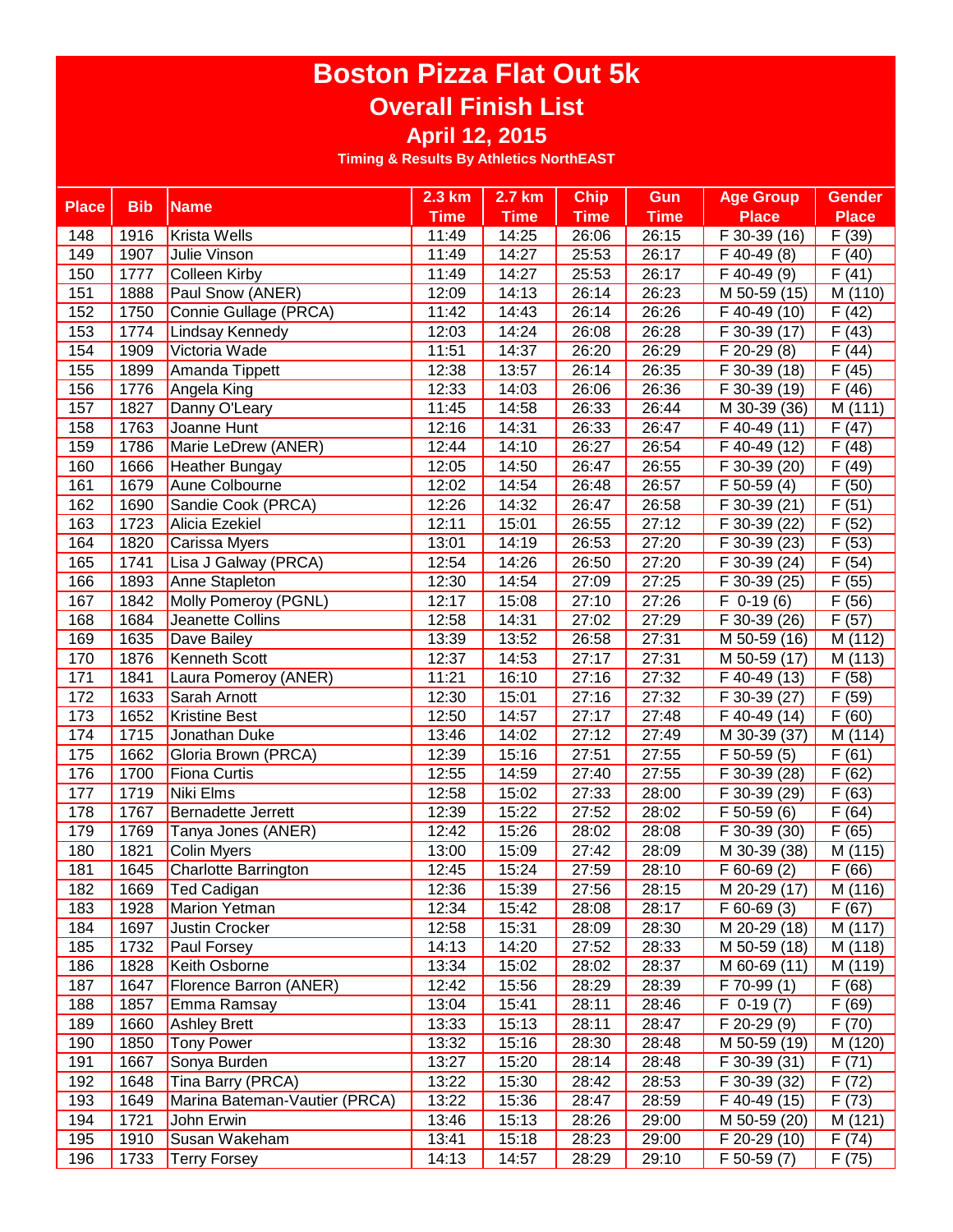|                  |            |                               | $2.3 \text{ km}$ | 2.7 km      | <b>Chip</b> | Gun         | <b>Age Group</b>          | <b>Gender</b>        |
|------------------|------------|-------------------------------|------------------|-------------|-------------|-------------|---------------------------|----------------------|
| <b>Place</b>     | <b>Bib</b> | <b>Name</b>                   | <b>Time</b>      | <b>Time</b> | <b>Time</b> | <b>Time</b> | Place                     | <b>Place</b>         |
| 197              | 1708       | Leah Dooley                   | 13:32            | 15:40       | 28:46       | 29:13       | F 30-39 (33)              | F(76)                |
| 198              | 1702       | <b>Tony Dearness</b>          | 13:54            | 15:24       | 28:48       | 29:19       | M 60-69 (12)              | M (122)              |
| 199              | 1737       | David Furey                   | 13:20            | 15:59       | 29:07       | 29:19       | M 40-49 (28)              | M (123)              |
| 200              | 1883       | Lisa Smith                    | 13:45            | 15:36       | 28:54       | 29:21       | F 40-49 (16)              | F(77)                |
| 201              | 1923       | <b>Bud Whitten</b>            | 14:14            | 15:08       | 28:51       | 29:23       | M 50-59 (21)              | M (124)              |
| 202              | 1664       | Margaret Brown-Bury           | 13:36            | 15:47       | 28:59       | 29:24       | F 30-39 (34)              | F(78)                |
| 203              | 1896       | <b>Erica Summers</b>          | 13:35            | 15:54       | 29:05       | 29:30       | F 20-29 (11)              | F(79)                |
| 204              | 1787       | Brenda Lee (PRCA)             | 13:35            | 15:55       | 28:59       | 29:30       | F 50-59 (8)               | F(80)                |
| 205              | 1847       | Jeffrey Power                 | 12:47            | 16:45       | 29:18       | 29:32       | M 30-39 (39)              | $\overline{M(125)}$  |
| $\overline{206}$ | 1891       | Darlene Spracklin-Reid (PRCA) | 13:20            | 16:17       | 29:26       | 29:38       | $\overline{F}$ 40-49 (17) | $\overline{F(81)}$   |
| 207              | 1807       | <b>Iren McInnes</b>           | 14:00            | 15:40       | 29:40       | 29:40       | F 30-39 (35)              | $\overline{F(82)}$   |
| 208              | 1653       | Regina Best (ANER)            | 13:55            | 15:47       | 29:33       | 29:43       | $\overline{F}$ 40-49 (18) | F(83)                |
| 209              | 1632       | <b>Cathy Andrew</b>           | 13:35            | 16:11       | 29:36       | 29:46       | $\overline{F}$ 60-69 (4)  | F(84)                |
| 210              | 1783       | Jackie Langdon                | 14:20            | 15:27       | 29:22       | 29:48       | F 30-39 (36)              | F(85)                |
| 211              | 1825       | <b>Alexandre Nunes</b>        | 12:57            | 17:00       | 29:37       | 29:57       | M $0-19(8)$               | M(126)               |
| 212              | 1756       | Jeffrey Hayward               | 14:25            | 15:33       | 29:25       | 29:58       | $M$ 0-19 $(9)$            | M (127)              |
| $\sqrt{213}$     | 1903       | <b>Carol Tower</b>            | 13:56            | 16:03       | 29:36       | 29:59       | F 30-39 (37)              | (86)<br>F            |
| 214              | 1885       | Nicole Smith                  | 13:56            | 16:04       | 29:38       | 30:01       | F 20-29 (12)              | (87)<br>F            |
| 215              | 1698       | Mabel Crocker (PRCA)          | 13:54            | 16:08       | 29:32       | 30:03       | F 40-49 (19)              | (88)<br>F            |
| 216              | 1746       | <b>Cory Grandy</b>            | 14:20            | 15:46       | 29:33       | 30:06       | M 40-49 (29)              | M (128)              |
| 217              | 1771       | <b>Trevor Kearsey</b>         | 13:38            | 16:34       | 29:38       | 30:12       | M 30-39 (40)              | M (129)              |
| 218              | 1651       | <b>Braeden Beer</b>           | 13:03            | 17:10       | 30:07       | 30:13       | M 0-19 (10)               | M (130)              |
| 219              | 1668       | Melissa Butler                | 14:45            | 15:34       | 29:46       | 30:19       | F 30-39 (38)              | F(89)                |
| 220              | 1703       | Vanessa Dewling (PRCA)        | 13:45            | 16:40       | 30:12       | 30:26       | F 40-49 (20)              | F(90)                |
| 221              | 1640       | <b>Stacey Bailey</b>          | 13:44            | 16:42       | 30:08       | 30:27       | F 40-49 (21)              | F(91)                |
| 222              | 1755       | Darrell Hayward               | 14:25            | 16:03       | 29:55       | 30:28       | M 40-49 (30)              | $\overline{M}$ (131) |
| 223              | 1768       | Allyson Jones                 | 14:02            | 16:27       | 30:07       | 30:30       | F 30-39 (39)              | F (92)               |
| 224              | 1806       | <b>Tracy McGrath</b>          | 14:20            | 16:11       | 30:07       | 30:31       | F 40-49 (22)              | F(93)                |
| 225              | 1643       | Jim Barnes                    | 13:38            | 16:55       | 30:12       | 30:33       | M 70-99 (1)               | M (132)              |
| 226              | 1673       | <b>Daniel Churchill</b>       | 12:32            | 18:02       | 30:29       | 30:35       |                           |                      |
|                  |            |                               |                  |             | 30:22       |             | M 0-19 (11)               | M (133)<br>M (134)   |
| 227              | 1900       | Andrew Tobin (PRCA)           | 14:03            | 16:32       |             | 30:36       | M 20-29 (19)              |                      |
| 228              | 1663       | Laila Brown (ANER)            | 13:47            | 16:55       | 30:42       | 30:42       | F 40-49 (23)              | F(94)                |
| 229              | 1858       | Jennifer Rideout              | 14:35            | 16:12       | 30:10       | 30:47       | F 30-39 (40)              | (95)<br>F            |
| 230              | 1808       | Katriena McKay                | 14:50            | 16:04       | 30:18       | 30:55       | F 20-29 (13)              | F(96)                |
| 231              | 1740       | Tanya Gallant (PRCA)          | 14:02            | 16:53       | 30:42       | 30:55       | F 30-39 (41)              | F(97)                |
| 232              | 1927       | Douglas Woodford              | 14:03            | 17:01       | 30:49       | 31:05       | M 30-39 (41)              | M (135)              |
| 233              | 1917       | Rebecca Wells                 | 14:05            | 17:07       | 30:52       | 31:13       | F 20-29 (14)              | F(98)                |
| 234              | 1749       | Jessica Greenwood             | 14:54            | 16:22       | 30:37       | 31:16       | F 20-29 (15)              | F (99)               |
| 235              | 1793       | Germaine Lynch                | 15:07            | 16:25       | 31:10       | 31:33       | F 30-39 (42)              | F(100)               |
| 236              | 1919       | Amanda Whelan (PRCA)          | 14:12            | 17:22       | 31:08       | 31:35       | $\overline{F}$ 30-39 (43) | F(101)               |
| 237              | 1925       | Hannah Williams               | 13:09            | 18:27       | 31:19       | 31:37       | $F$ 0-19 $(8)$            | $\overline{F}$ (102) |
| 238              | 1830       | Pam Parry                     | 14:50            | 16:49       | 31:05       | 31:40       | F 50-59 (9)               | $\overline{F}$ (103) |
| 239              | 1803       | Alanna McDonald               | 15:08            | 16:50       | 31:30       | 31:58       | F 30-39 (44)              | F(104)               |
| 240              | 1661       | <b>Bill Brett</b>             | 14:43            | 17:38       | 31:58       | 32:21       | M 60-69 (13)              | $\overline{M}$ (136) |
| 241              | 1722       | <b>Elizabeth Evely</b>        | 14:57            | 17:38       | 31:58       | 32:36       | $F$ 50-59 (10)            | $\overline{F(105)}$  |
| 242              | 1879       | <b>Bobbi Sheppard</b>         | 14:46            | 18:06       | 32:26       | 32:52       | $F$ 40-49 (24)            | F(106)               |
| 243              | 1694       | Megan Cox                     | 14:53            | 18:00       | 32:36       | 32:54       | F 20-29 (16)              | F(107)               |
| 244              | 1728       | Julie Fitzpatrick             | 14:56            | 18:01       | 32:46       | 32:58       | F 20-29 (17)              | F(108)               |
| 245              | 1637       | Jackie Bailey                 | 15:32            | 17:29       | 32:29       | 33:02       | F 40-49 (25)              | F (109)              |